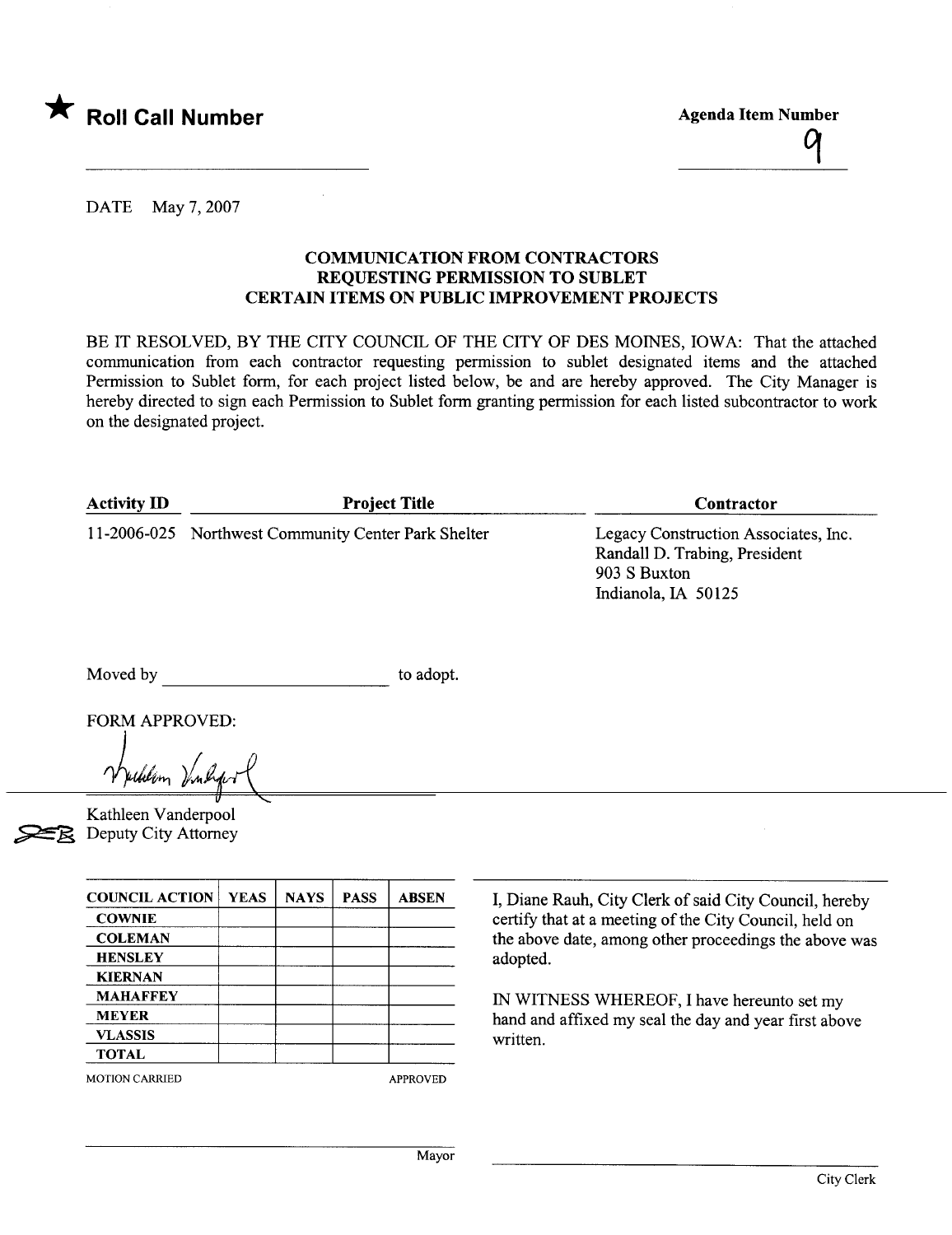## PERMISSION TO SUBLET

| <b>Project</b> Northwest Community Center Park Shelter                                                                                                                                                                                                                                                                                                 | <b>Date</b>                                                                                                         | April 30, 2007                                          |                                                      |
|--------------------------------------------------------------------------------------------------------------------------------------------------------------------------------------------------------------------------------------------------------------------------------------------------------------------------------------------------------|---------------------------------------------------------------------------------------------------------------------|---------------------------------------------------------|------------------------------------------------------|
| <b>Contractor</b> Legacy Construction Association Inc.                                                                                                                                                                                                                                                                                                 | <b>Contract No. 4252</b>                                                                                            |                                                         |                                                      |
| Federal Tax ID 20-1914554                                                                                                                                                                                                                                                                                                                              |                                                                                                                     | <b>Activity ID</b> 11-2006-025                          |                                                      |
| <b>ITEM TO BE SUBLET</b>                                                                                                                                                                                                                                                                                                                               | <b>ORGANIZATION</b><br><b>TO PERFORM</b><br><b>WORK</b>                                                             | <b>STATE IF</b><br><b>ORGANIZATION</b><br><b>IS DBE</b> | <b>COST OF</b><br><b>WORK TO BE</b><br><b>SUBLET</b> |
| Masonry                                                                                                                                                                                                                                                                                                                                                | Martens Masonry, LLC<br>$2127$ NW $80th$ Court<br>Clive, IA. 50325<br>$(515)$ 278-5319<br>Federal Tax ID 20-1295219 | <b>No</b>                                               | \$9,300.00                                           |
| Cost of Items Sublet This Request                                                                                                                                                                                                                                                                                                                      |                                                                                                                     |                                                         | \$9,300.00                                           |
| Cost of Items Previously Sublet                                                                                                                                                                                                                                                                                                                        |                                                                                                                     | \$29,058.00                                             |                                                      |
| <b>Total Cost of Items Sublet</b>                                                                                                                                                                                                                                                                                                                      |                                                                                                                     | \$38,358.00                                             |                                                      |
| Cost of Specialty Items                                                                                                                                                                                                                                                                                                                                |                                                                                                                     | \$27,158.00                                             |                                                      |
| (a) Total Cost of Sublet Items Less Specialty Items                                                                                                                                                                                                                                                                                                    |                                                                                                                     | \$11,200.00                                             |                                                      |
| <b>Total Contract Amount</b>                                                                                                                                                                                                                                                                                                                           | \$98,575.00                                                                                                         |                                                         |                                                      |
| (b) Total Contract Amount Less Specialty Items                                                                                                                                                                                                                                                                                                         |                                                                                                                     | \$70,667.00                                             |                                                      |
| Percentage of Contract to be Sublet $(a \div b)$                                                                                                                                                                                                                                                                                                       |                                                                                                                     | 15.85%                                                  |                                                      |
| Permission is subject to subcontractors' compliance with the City of Des Moines Contract Compliance Program, and<br>clearance of subcontractors by the Engineering Department is required prior to their starting work. Permission is<br>given with the understanding that the prime contractor shall be held responsible for the subcontractor's full |                                                                                                                     |                                                         |                                                      |

compliance of all terms of the contract.

Attachment: Contractor's Letter

Form Routing: Project Engr. - City Engr. - Engr. Admin. - City Clerk/City Manager-Engr. Admin. - Distribution

Form Distribution: Original - Project File Copy - Project Engineer Copy - Prime Contractor

ENG. 90-59

ompliance of all terms of the contract.<br>
Attachment: Contractor's Letter<br>
Requesting Subletting<br>
City Engineer<br>
City Engineer

 $207$ 

q

Date

City Manager Date

Roll Call No. Date